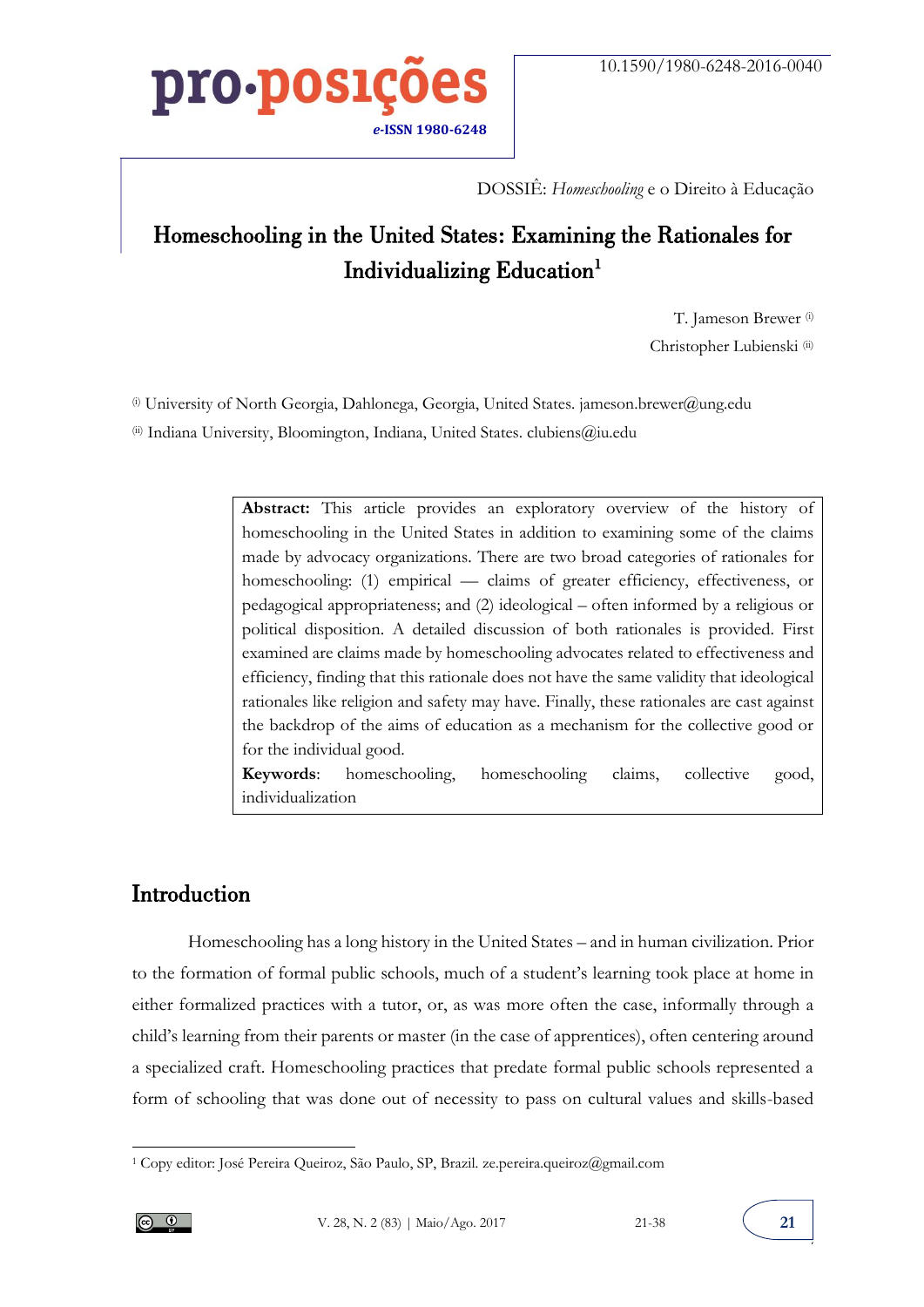knowledge that could be utilized in the transition from childhood to adulthood. While homeschooling has been a form of educating children in the United States since colonial times (Barnett, 2013), the practice has remained an option for many parents despite the arrival of formal public schooling and has, in fact, become increasingly popular over the past two decades. Broadly conceptualized, homeschooling is the practice of a parent or parents – though it is often the case that one parent takes on the bulk of the homeschooling responsibilities – educating their child or children at home rather than enrolling them in local schools.

Although there are many individualistic reasons why parents choose to homeschool their children, there tend to be two broad categories of rationales for homeschooling: (1) empirical — claims of greater efficiency, effectiveness, or pedagogical appropriateness; and (2) ideological – often informed by a religious or political disposition. In what follows, we provide an overview of these broad rationales while simultaneously highlighting the shortcomings inherent in many of the claims made by homeschooling advocates. We begin with a brief overview of the practice of homeschooling in the United States followed by a robust examination of the empirical claims made by proponents that homeschooling, itself, results in greater academic effectiveness, with greater efficiency, than traditional public schools. We highlight that these claims are generally unwarranted and often ignore inconvenient components related to academic achievement. We then provide a brief overview of the ideological rationale for homeschooling while pointing out that the latter category of empirical claims is often used to further justify what are often religious rationales for schooling one's children at home.

As will be explicated below, our discussion of the rationales for homeschooling is grounded more in a critique of the empirical claims promoted by advocates than on critiquing, say, religious dispositions related to child rearing. Our focus on this rationale is informed by the fact that the empirical claims made by advocates do not have the same validity as ideological rationales; moreover, empirical rationales and claims are more readily critiqued than personal religious rationales. The United States elevates the importance of religious freedoms and, historically speaking, Americans generally take a hands-off approach to commenting on parental practices except in the case of child abuse.

Our final section is a discussion of what the practice of homeschooling means for a conception of education as an individualistic good versus as a benefit for the collective good. As we will point out, homeschooling is the epitome of conceiving of education as an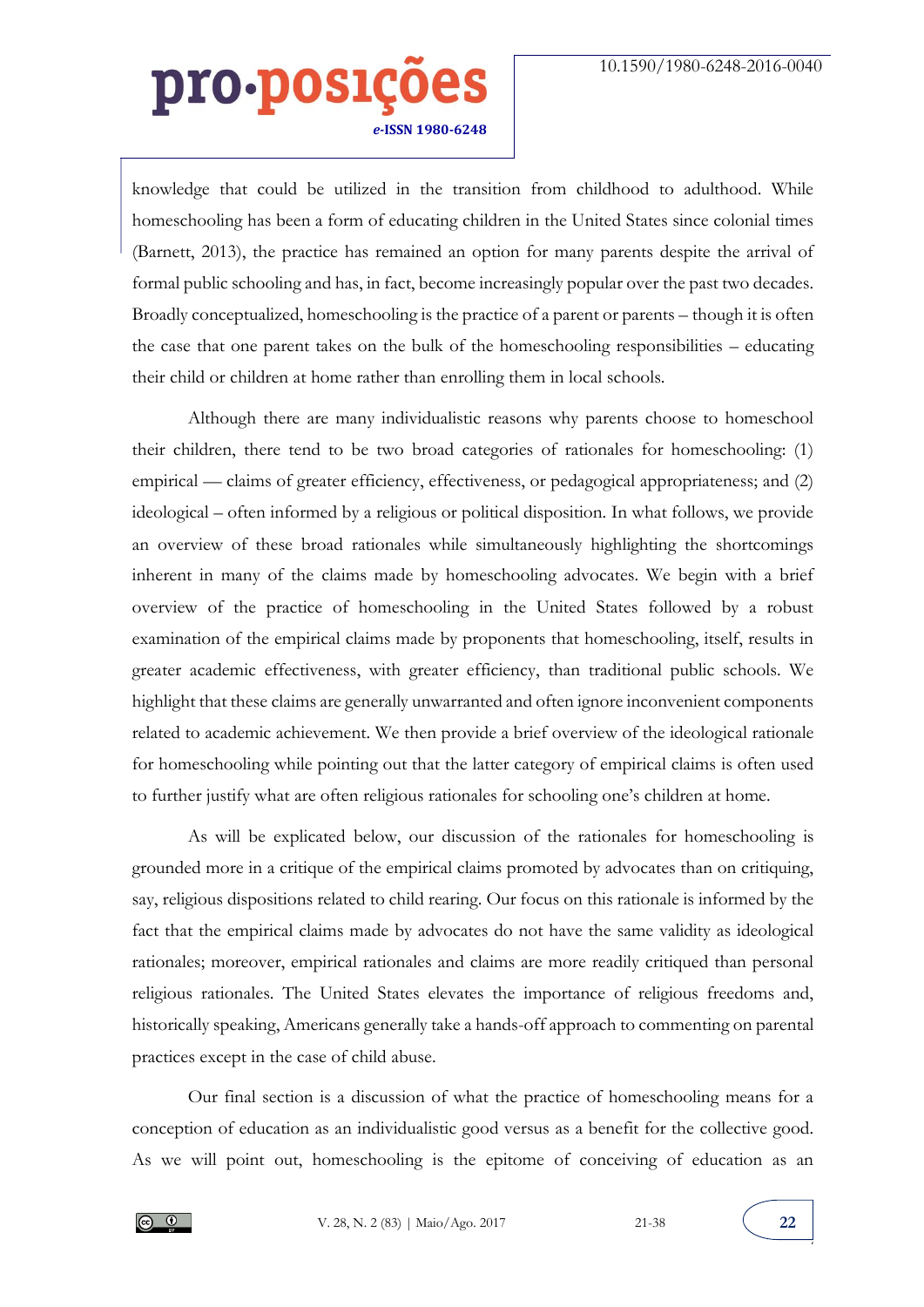individualistic good rather than a process that focuses on or benefits the collective. That is, removing a student from the collective to educate him or her in isolation reinforces the notion that the practice of, and the benefits of, education ought to focus on the individual rather than the collective good. Overall, we suggest that empirical rationales for homeschooling are not as clear or simple as proponents claim and that the practice of homeschooling represents a conception of education as a mechanism for the individual good over the collective good.

#### Homeschooling in the United States

Approximately 50,100,000 students were attending traditional public schools in the United States at the start of the 2015-2016 academic school year with an additional 4,900,000 students attending private schools (National Center for Educational Statistics, 2015). At the same time, there were approximately 2,300,000 students (Ray, 2016) who were not attending public or private schools; rather, they were educated at home.

And while homeschooling in the United States has existed for quite some time, the practice has significantly increased over the past decade. Homeschooling advocate and researcher Brian Ray (2016) suggests that homeschooling "may be the fastest-growing form of education in the United States" and that the practice is growing around the world, including "Australia, Canada, France, Hungary, Japan, Kenya, Russia, Mexico, South Korea, Thailand, and the United Kingdom" (p. 1). Though, while Ray suggests that homeschooling is now a "mainstream" practice, it still remains a relatively small, albeit growing, percentage of educational practices, as 2,200,000 students represent approximately 4% of all students in the United States.

It is central to the practice of homeschooling that, rather than teachers with extensive training and certification to teach various content and subject areas, parents are the formal teachers of their children. That is, parents who educate their children at home generally do not need a degree in education or a specific content knowledge, nor do they need a state license to teach – unlike teachers in traditional public schools. Regulation of homeschooling is a contentious issue within the debates surrounding the practice. Much of the regulation debate ranges from questions about oversight of the curriculum used in homeschooling to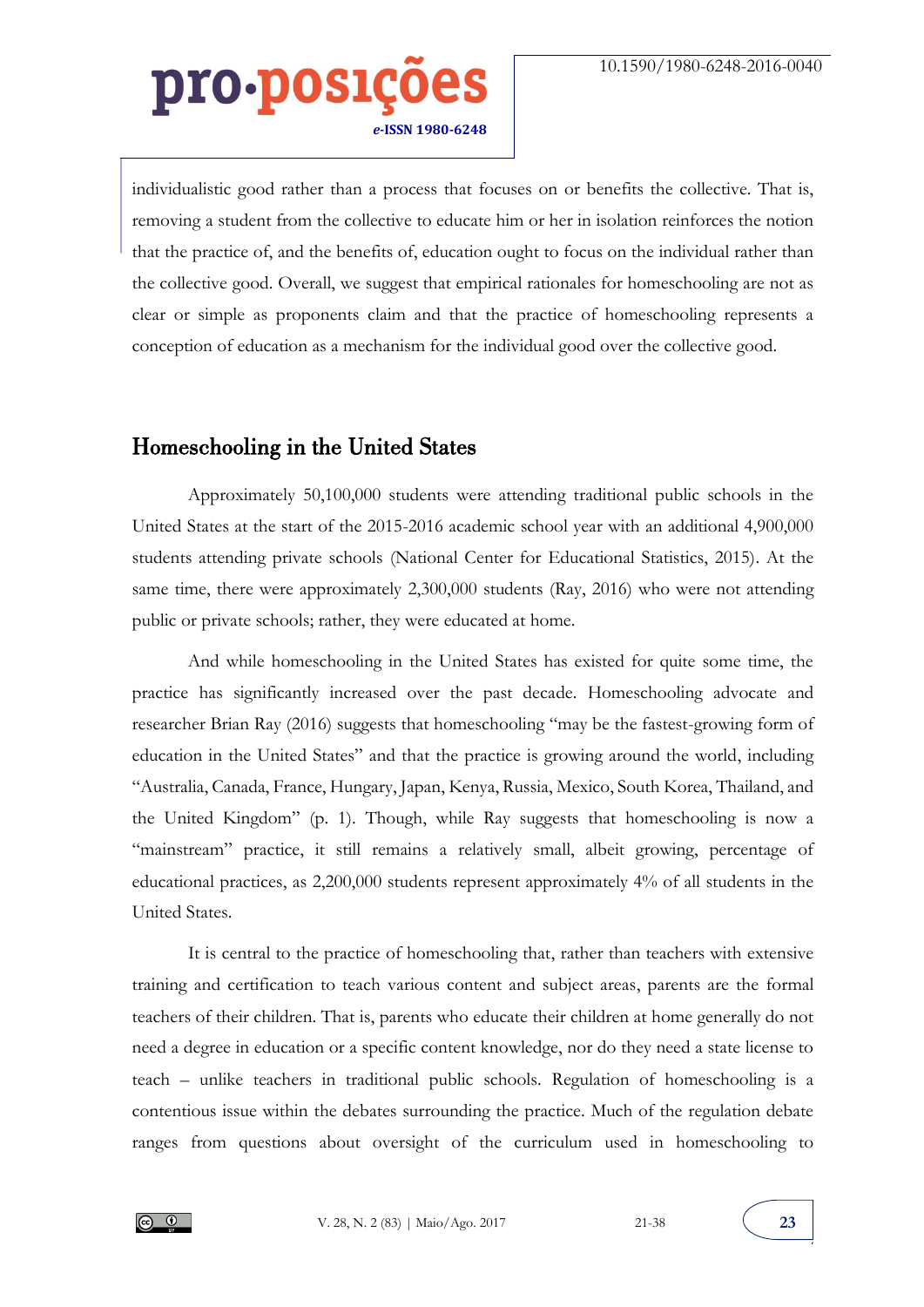conversations surrounding the lack of teacher credentialing that most homeschooling parents have. Homeschooling advocates regularly make arguments for less government oversight – particularly since researcher advocates suggest there is no correlation between parent certification and homeschooling achievement (a point we take up below). And while there is a vast spectrum of the degree to which state governments regulate homeschooling, the debate renews its intensity on occasion and draws the focus of the media. The Texas Supreme Court, for example, is currently hearing arguments in a case where the parents have been accused of not actually educating their children due to their Christian-evangelical belief in an impending second coming of Jesus Christ (Weissert, 2015). Such cases tend to draw the ire of a nonsupportive public while simultaneously reifying, for advocates, the rationale for homeschooling.

While homeschooling advocates typically argue for less government oversight – often citing religious exemption – some homeschooling advocates have pointed out the need for additional oversight in some areas. For example, following a recent unreported death of a homeschooled child, the Coalition for Responsible Home Education has advocated for a change in Florida law to include a required in-person check-in with the homeschooling family from a certified teacher each school year (Rozyla, 2015).

But, given the immensely private nature of homeschooling and the blurring of the lines between a conception of parental rights and the rights of the state, the advent and ascendency of homeschooling in the United States has sided, and continues to side, with the parent. The legal basis for parents to choose not to send their children to public schools was found in *Meyer v. Nebraska* (1926) and *Pierce v. Society of Sisters* (1925). Both cases concluded that "the state does not have the power to 'standardize its children by forcing them to accept instruction from public teachers only'" (Kunzman, 2012, p. 77) and that parents have a natural – though, not constitutional – right to decide the type of education their children receive. So, while the cases did not mention homeschooling, the rulings that parents could choose not to send their children to public schools is considered by many homeschooling proponents as the legal basis for the establishment of homeschooling.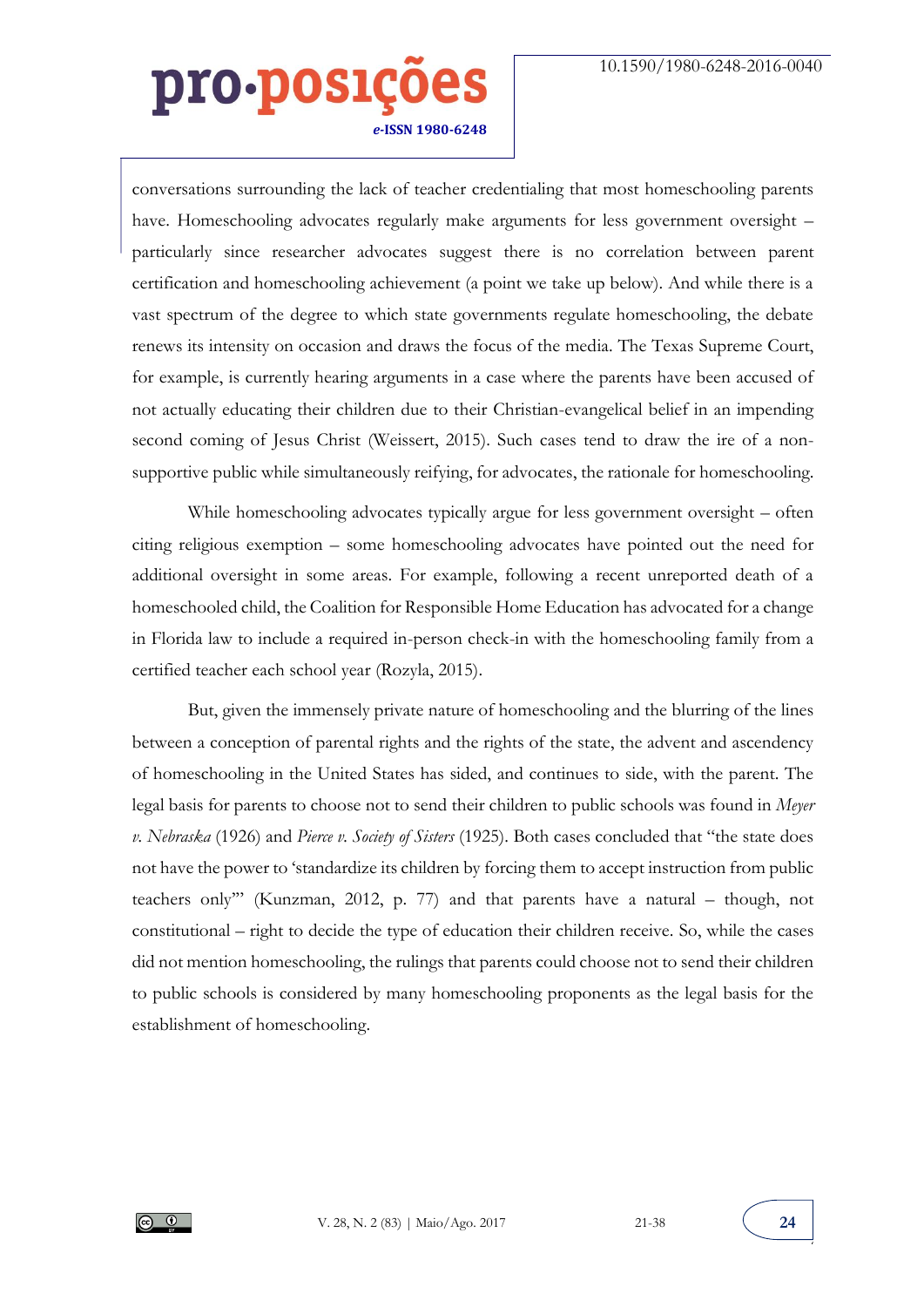#### Rationales and Advocacy Claims for Homeschooling

In this section, we outline the two overarching rationales for homeschooling. Empirical and ideological rationales represent the two large categories for why parents choose to educate their children at home rather than in traditional schools. Religious rationales are by far the largest ideological justification for homeschooling in the United States; though concerns of racial violence and safety have also recently facilitated an increase in homeschooling. Empirical rationales and claims represent not only a reason for many families to homeschool, but serve as 'evidence' that justifies continuing the practice – whether the practice began on empirical rationales or ideological rationales. Many parents have chosen to begin or continue homeschooling at the encouragement of influential advocacy organizations like the Home School Legal Defense Association (HSLDA) and the National Home Education Research Institute (NHERI) that promote research seeking to reinforce the practice (Lubienski, Puckett, & Brewer, 2013). Often this research takes on an ideological tone of confirming the assumption of the benefits of homeschooling. Additionally, the HSLDA exerts a great deal of influence over legislation related to homeschooling regulation/deregulation with its ability to mobilize a base of proponents (Huseman, 2015).

#### Empirical Claim – Effectiveness

In chronicling the modern rise of homeschooling in the United States, the HSLDA paints a picture of families – beginning in the 1970s – as disillusioned both by public schools and by claims that teachers were content experts (Home School Legal Defense Association, [n.d.]a). Fighting decades of legal battles and public scrutiny, the HSLDA claims that the commitment of those families who continued to educate their children at home ushered in a new era of homeschooling as an accepted practice. Despite the decades of legal and public turmoil faced by homeschooling parents, the HSLDA credits the academic achievement of homeschooled students as the continual evidence that homeschooling advocates are correct in their ideology and practice, whereas critics of homeschooling are, therefore, left wanting for justifiable reasons to object. This point-of-view suggests that while there may be ideological disagreements surrounding homeschooling, the empirical data suggesting that homeschooled

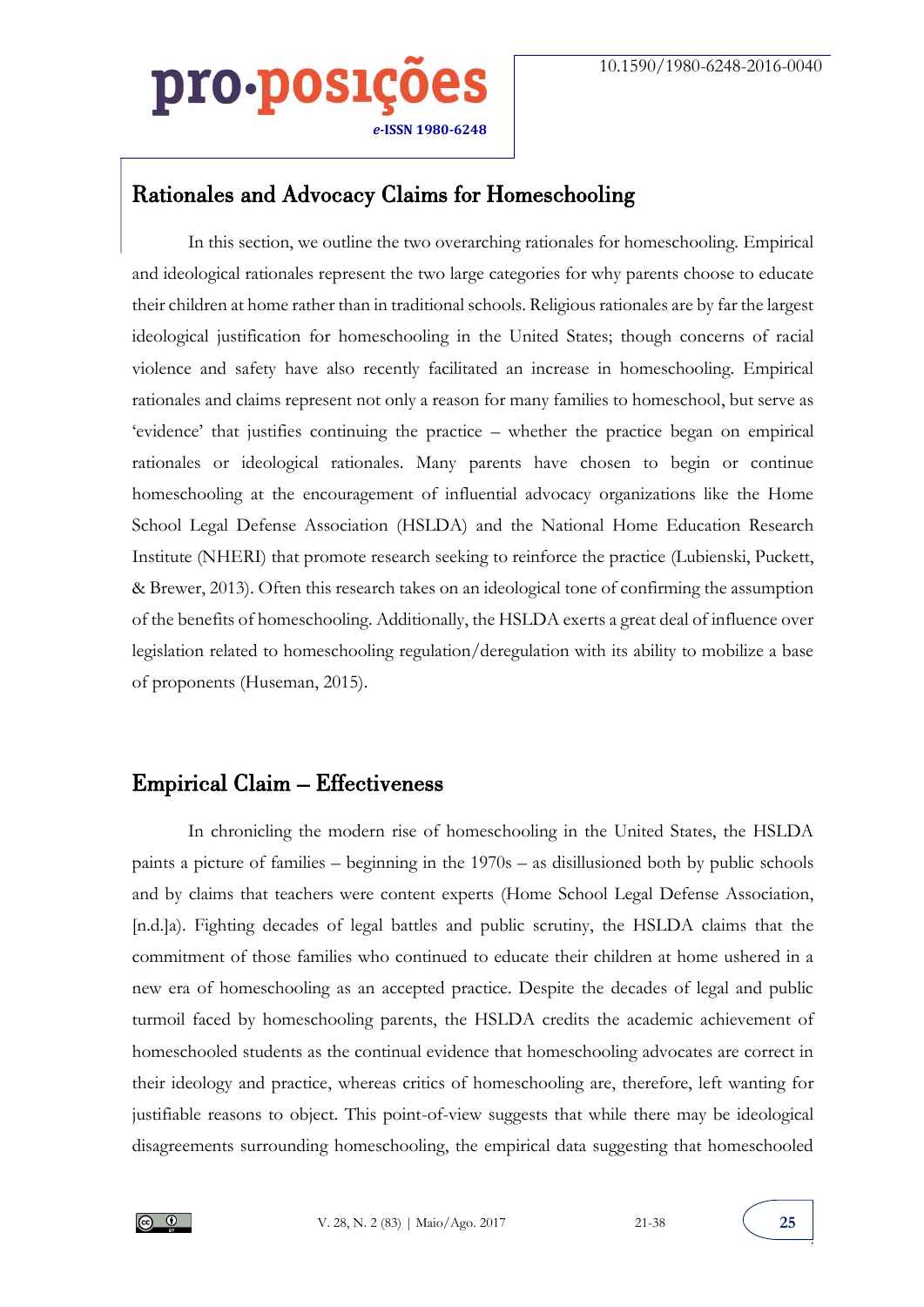students outperform their public school counterparts sufficiently represents proof of the efficacy of homeschooling.

Along those lines, leading NHERI researcher Brian Ray's most recent "Research Facts on Homeschooling" (Ray, 2016) include the following claims related to academic performance of homeschooled students:

- 1. The home-educated typically score 15 to 30 percentile points above public-school students on standardized academic achievement tests. (The public school average is the  $50<sup>th</sup>$  percentile; scores range from 1 to 99.)
- 2. Homeschool students score above average on achievement tests regardless of their parents' level of formal education or their family's household income.
- 3. Whether homeschool parents were ever certified teachers is not related to their children's academic achievement.
- 4. Degree of state control and regulation of homeschooling is not related to academic achievement.
- 5. Home-educated students typically score above average on the SAT and ACT tests that colleges consider for admissions.
- 6. Homeschool students are increasingly being actively recruited by colleges. (p. 2)

According to Rudner (1999), one-fourth of all homeschooled students "are enrolled in one or more grades above their age-level peers" (p. 27) that attend traditional public or private schools, while those homeschooled students in grades 1-4 perform, on average, one full grade level above their non-homeschooled peers. Ray concluded that, while homeschooling has academic benefits, the benefits become cumulative when homeschooling is practiced over multiple years (Ray, 1997). Additionally, homeschooling advocates claim that another academic benefit of homeschooling is that those adults who were homeschooled attend college at a higher rate than the average United States population – 74% and 46%, respectively (Ray, 2003).

While the differences in outcomes between homeschooled students and their public school peers are clear, what is not clear are arguments that there is a causal link between the practice of homeschooling and the higher academic outcomes. For example, the higher rate of college attendance among homeschooled students is likely explained by the vast differences between the two groups (homeschoolers and the entire population of the United States) and some shoddy math. The claim is based on a comparison between a 2003 United States Census survey that had 27,312,000 respondents and a 2003 survey conducted by the HSLDA with 7,300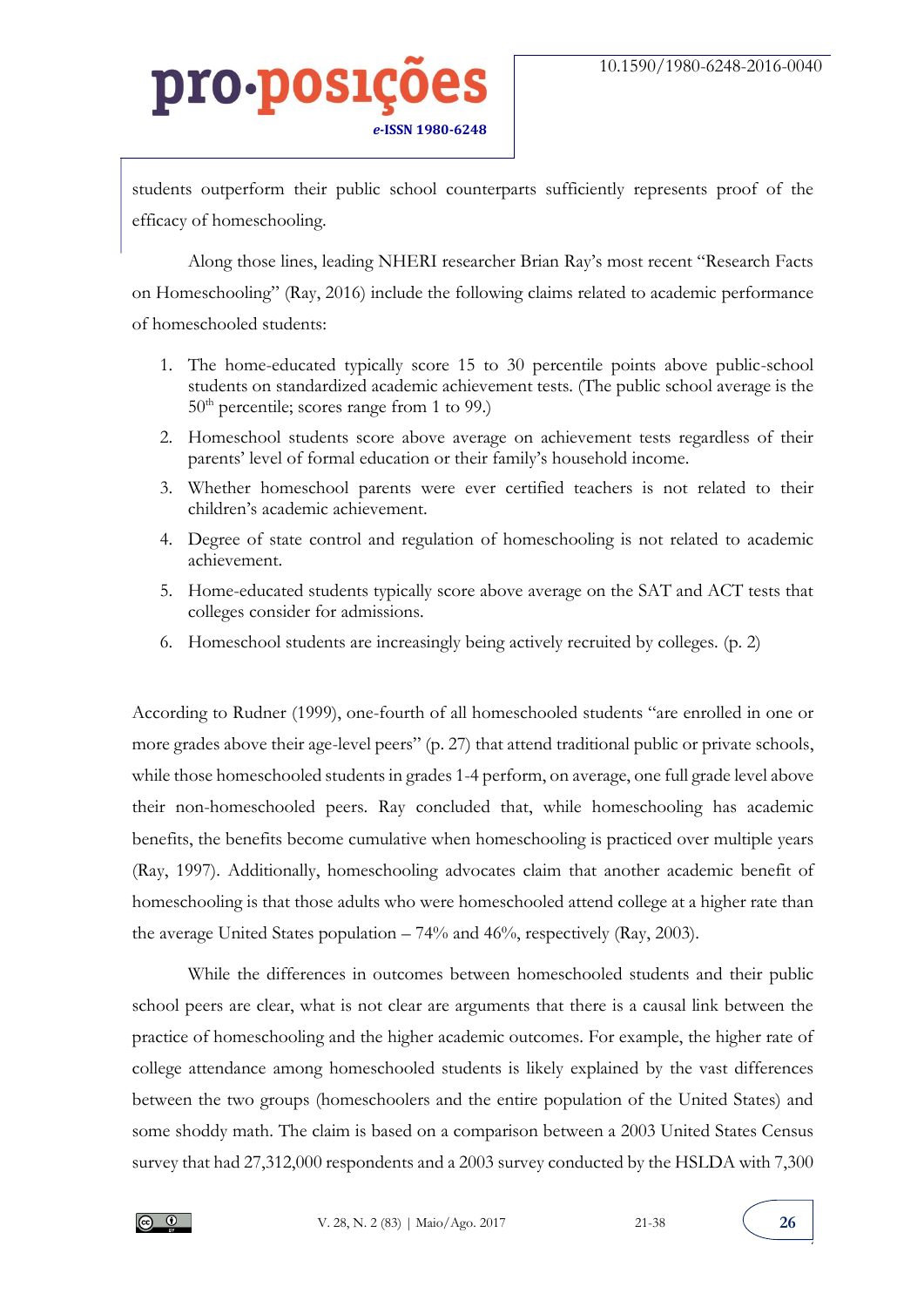adults who were homeschooled. Initially, there should be concern for comparing two groups with such an enormous gap between survey participants as the HSLDA survey population represents only 0.03% of the United States Census survey respondents. Moreover, while the HSLDA research concludes that "over 74% of home-educated adults ages 18-24 have taken college-level courses" (Ray, 2003, p. 2), the research reports that 4,129 survey participants were included in the comparison. Accordingly, the percentage of respondents who attended some college is actually closer to 57% (4,129 of the 7,300 surveyed).

While Joseph Murphy (2014) concludes that the research on the differences between homeschooled students and their public school peers is non-definitive because of a lack of experimental research designs, such a research methodology is exceedingly problematic to employ with research on homeschooling. That is, while there can be statistical controls for differences between comparison groups – the control and the treatment group – experimental designs cannot account for the reality that, in the case of homeschooling, parents who homeschool their children have self-selected into the treatment group, thus rendering the treatment and control groups as qualitatively different. It is this very issue of the difference between homeschooling families and non-homeschooling families that likely explains academic differences.

Homeschooling families are, in fact, characterized by a significantly higher median income than families who do not homeschool (Rudner, 1999). Moreover, the demographics of homeschooling families also exhibit characteristics typically associated with higher academic achievement including higher levels of parental educational attainment, married parents, secure employment, and parental involvement (Rudner, 1999). Ray's (2016) claim that parental educational attainment has no bearing on student educational outcomes does not align with the decades of research concluding otherwise, nor with other pro-homeschooling research that has shown that homeschooled students who tend to have higher scores often have parents who have higher levels of education (Rudner, 1999).

While it is clear that homeschooled students perform well academically – and seemingly outperform their public school peers – what is not clear from the research is a direct causal link between the practice of homeschooling and the outcomes. Students who are homeschooled would, in all likelihood, achieve at the same academic levels while attending a public school as they do within the homeschooling environment given the amount of parent involvement and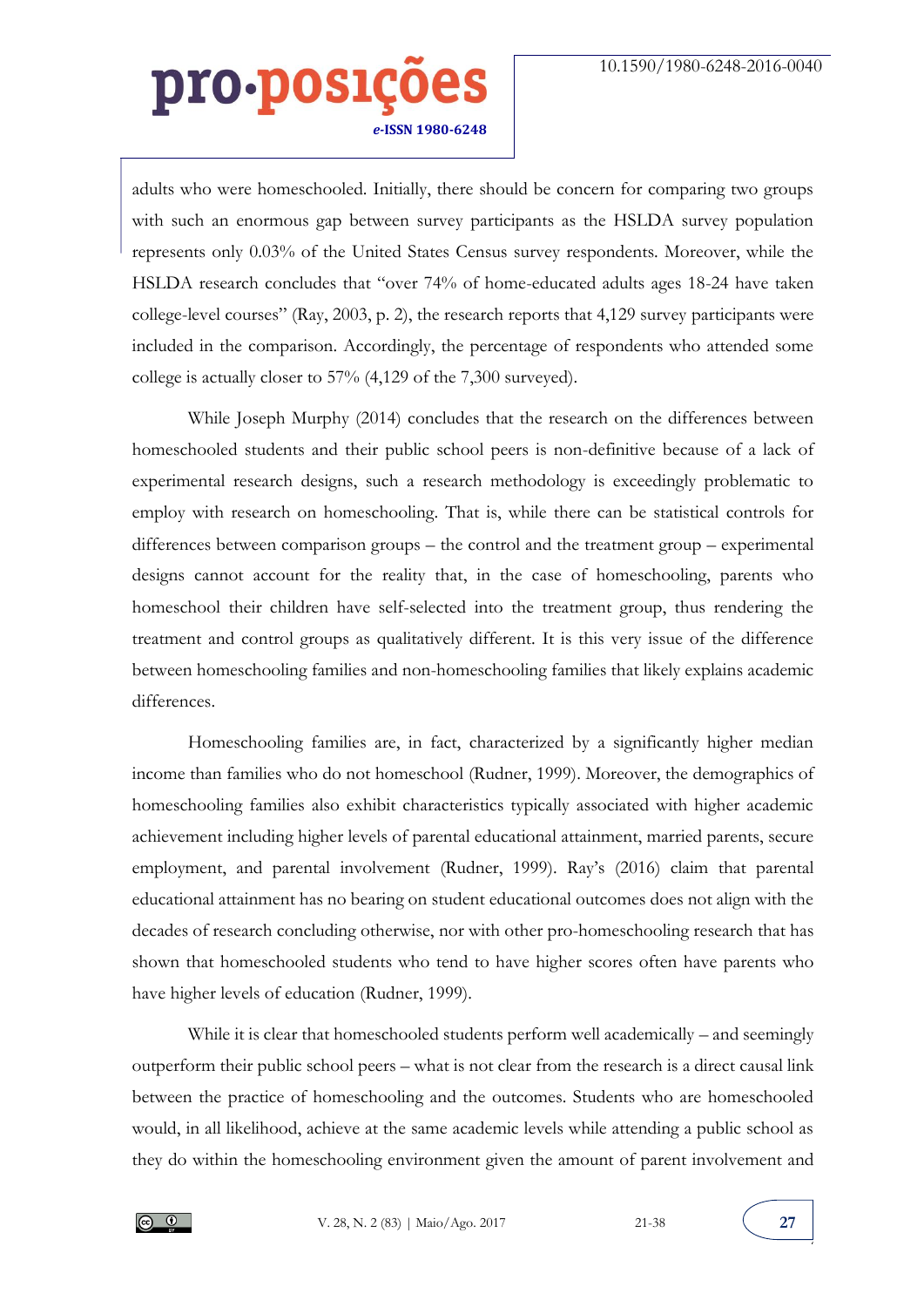higher level of socioeconomic status of the family (Lubienski et al., 2013). Higher socioeconomic status has been correlated to higher academic achievement for decades (Bowles & Gintis, 1976; Carter & Welner, 2013; Coleman et al., 1966; Jencks et al., 1972; Rothstein, 2004). Thus, a student from a more affluent background would likely do well academically in any educational environment, which says more about the impact of family economics than it does about educational delivery methods.

#### Empirical Claim - Cost Efficiency

The claim that homeschooled students do better academically is often buttressed by a claim that homeschooling represents a significant cost reduction when compared to local public schools. Accordingly, if homeschooling produces greater or equal academic outcomes (as explicated above) at a fraction of the cost, it represents not only a form of schooling that facilitates greater effectiveness but also represents greater efficiency.

The NHERI suggests that homeschooling families save American taxpayers \$27 billion annually in services not having to be provided to homeschooled students (Ray, 2016) – savings that could, according to the politically conservative Heritage Foundation, be "reallocated to other uses" (Lips & Feinberg, 2008, p. 5). Ray (2016) also makes the claim that "families engaged in home-based education are not dependent on public, tax-funded resources for their children's education" (p. 1). However, this claim fails to consider the myriad of ways that homeschooled families benefit from public tax dollars. For example, the HSLDA's *Homeschooling on a Shoestring* series includes stories on how to save money as a homeschooling family by taking advantage of a local public library and librarians (Hood, 2013). While such a recommendation would in fact save the homeschooling family money, it does not represent an example of how homeschooling families are not dependent on public, tax-funded resources. There are other ways in which homeschooling families take advantage of tax-funded resources for their children, such as charter schools that cater to homeschooling families.

The HSLDA suggests that, on the whole, homeschooling is cheaper than public school. Though, the HSLDA does point out that the direct out-of-pocket costs to homeschooling families can be more expensive than sending children to schools. Accordingly, the HSLDA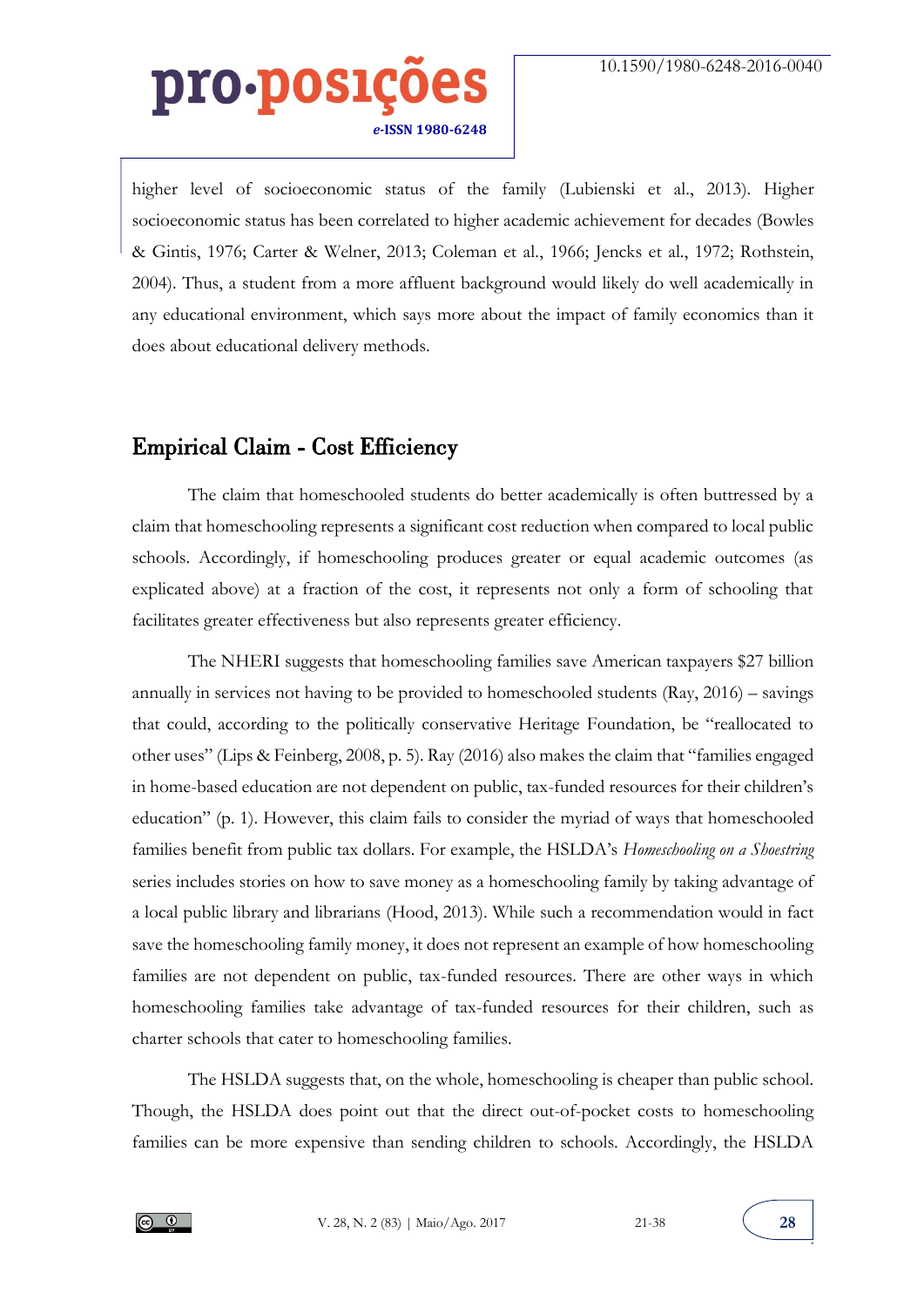suggests that the cost to educate three children at home is approximately \$2,030 for curriculum materials, supplies, a home library, etc. for the year (Bentley, 2013). Also among the expenses is a suggested membership fee with the HSLDA; \$120 for one year, \$230 for two years, \$500 for five years, or \$1,000 for a lifetime membership (Home School Legal Defense Association, [n.d.]b). The HSLDA estimates that the cost per child with three children would therefore be around \$677 per year (Bentley, 2013). Also pointed out is that the cost per child decreases as more children are homeschooled since materials and curriculum can be used not only by similaraged children, but that younger children can reuse them at a later date.

Yet, what is overlooked by the HSLDA in its calculations and estimates on the costs of homeschooling are the *actual* financial costs of homeschooling. While the HSLDA points out that a homeschooling parent will certainly pay more up-front out-of-pocket expenses for curriculum and books (unless the family relies on tax-funded libraries) when compared to the cost of sending children to schools; the HSLDA vastly underestimates the actual total costs. That is, while a parent with three children educated at home may pay \$677 per child per year for resources, the HSLDSA ignores the fact that homeschooling requires a significantly larger financial commitment namely in the way of a forgone salary. The parent who homeschools during the day is not able to work outside of the home and therefore the decision to homeschool is a sacrifice of a potential source of income – and for those parents who have left a paid position to homeschool, the actual cost burden is not hypothetical. Moreover, while a forgone salary is the largest overlooked opportunity cost associated with homeschooling, the HSLDA also fails to account for additional costs associated with transportation, lunch, utilities, and expenses associated with participation in extra-curricular activities that would be provided by a traditional public school.

#### Ideological Claims – Religion & Safety

One of the largest ideological rationales for homeschooling in the United States is religious. In fact, religious and politically conservative citizens are credited with playing a prominent role in shaping homeschooling policy (Vieux, 2014). Parents who choose to homeschool their children for religious concerns cite, among other things, the desire to use a school curriculum that reinforces their family's religious beliefs (Green-Hennessy, 2014) –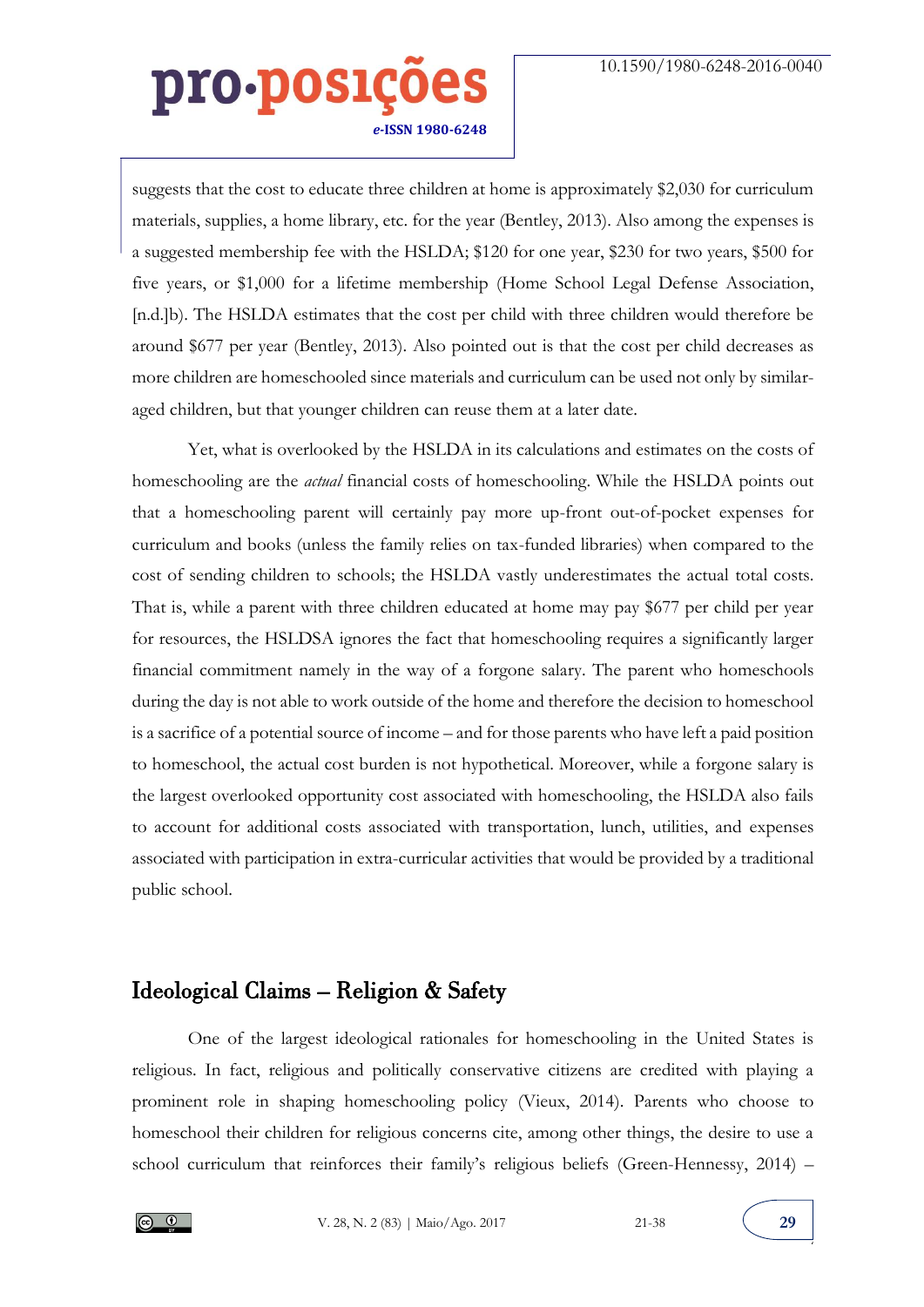namely, religious objection to the scientific theory of evolution in favor of creationism or a desire to exaggerate the religious beliefs of the Founding Fathers of the United States. Interestingly, both of these ideological interpretations have recently found their way into public school curricula through the Texas State Board of Education (Kopplin, 2014; Shorto, 2010; Stone, 2014). It is also noteworthy that the Texas State Board of Education is now chaired by Donna Bahorich who homeschooled all three of her children (Poppe, 2015).

At times, the confluence of religious rationales to homeschool and related religiousbased curricula raises serious questions about the role of religion in education. For example, homeschooling curriculum was brought into the national spotlight following news stories surrounding reality-TV star Josh Duggar from the hit-show 19 Kids and Counting (a reality show chronicling the lives of the Duggar family and their 19 kids – all of whom are homeschooled) and revelations that he sexually assaulted his sisters (Ohlheiser, 2015). The Duggars, who homeschool their children with curriculum from Alpha Omega (a name that gives a nod to the evangelical Christian nature of the curriculum), reportedly failed to report instances of abuse to law enforcement. Yet, legal discussion about mandatory reporting aside, the Alpha Omega homeschooling curriculum became a central discussion point surrounding the practice of religious-based homeschooling. Specifically, the Alpha Omega worksheet on "Counseling Sexual Abuse" implied that any abuse suffered on earth was temporary and that the most important part of the human body was the spirit – seemingly undermining the importance and severity of sexual abuse (Hathaway, 2015). Moreover, the Alpha Omega worksheet on "Counseling Sexual Abuse" asks the victim of sexual abuse to identify why "God let it [the sexual abuse] happen" with only the following possible answers explaining the abuse: Result of defrauding [sexual abuse] by: (1) Immodest dress; (2) Indecent exposure; (3) Being out from protection of our parents; or (4) Being with evil friends. In all four of the possible answers, in the homeschooling curriculum, the victim of abuse/assault is confronted with the notion that the abuse/assault was a direct response to something the victim did to warrant the attack.

Despite such examples of abuse within a homeschooling environment, religious homeschooling advocates continue to suggest that homeschooling provides a safer alternative to public schools. An article appearing in the evangelical Christian magazine *Christian Living* (Comfort, 2009) sought to make an argument in favor of homeschooling by outlining what homeschoolers 'miss out' on by not attending public school. The tongue-in-cheek article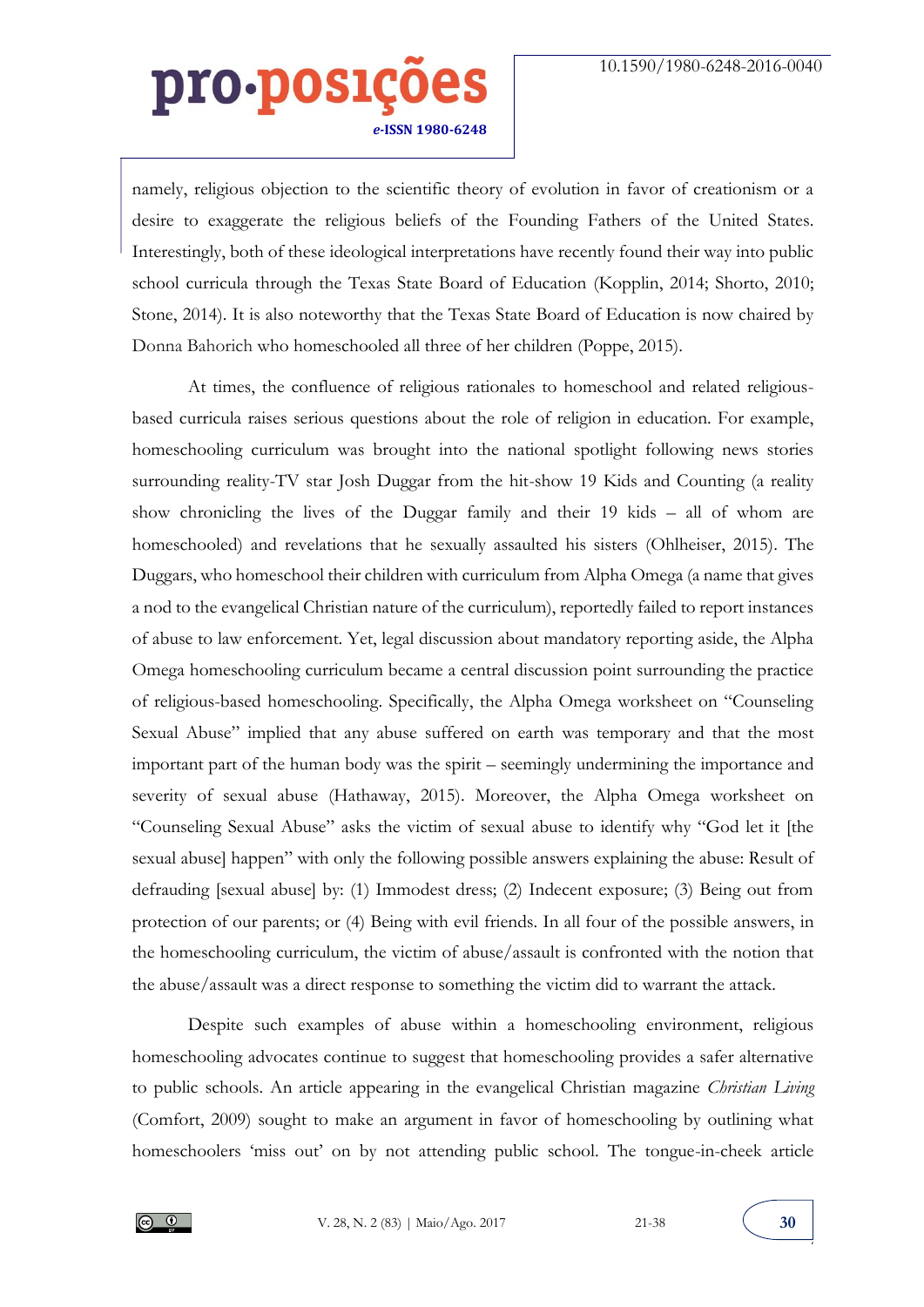suggested that students who are educated at home rather than at a local public school 'miss out' on all of the following: "learning how to communicate using filthy language," "the use of illegal drugs," "sexual promiscuity," "contracting sexually transmitted diseases," "being bullied," and "maybe being shot to death" (p. 51). And while research has concluded that homeschooled students are significantly less likely to use illegal drugs, alcohol, or tobacco (Vaughn et al., 2015); there remains concerns about instances of abuse and neglect that go unreported due to the lack of oversight of homeschooling. In fact, the lack of oversight of homeschooling has been associated with egregious cases of child abuse and death. Tyler Barnett (Barnett, 2013) pointed out that a nationwide examination of news stories and articles between 1999 and 2004 linked homeschooling to 116 deaths. These deaths, and the large amount of other instances of abuse and neglect that go unreported may otherwise be subverted when students attend a school where abuses may be realized and reported.

Accompanying the article was a graphic depiction of the perceived difference between the environment of public schools and that of a Christian-based homeschool environment (see Figure 1).



Figure 1. From Idiot Home School Textbooks by R. Comfort, cartoon by R. Gunter, 2009, Christian Living, 5, p. 51. Reprinted with permission.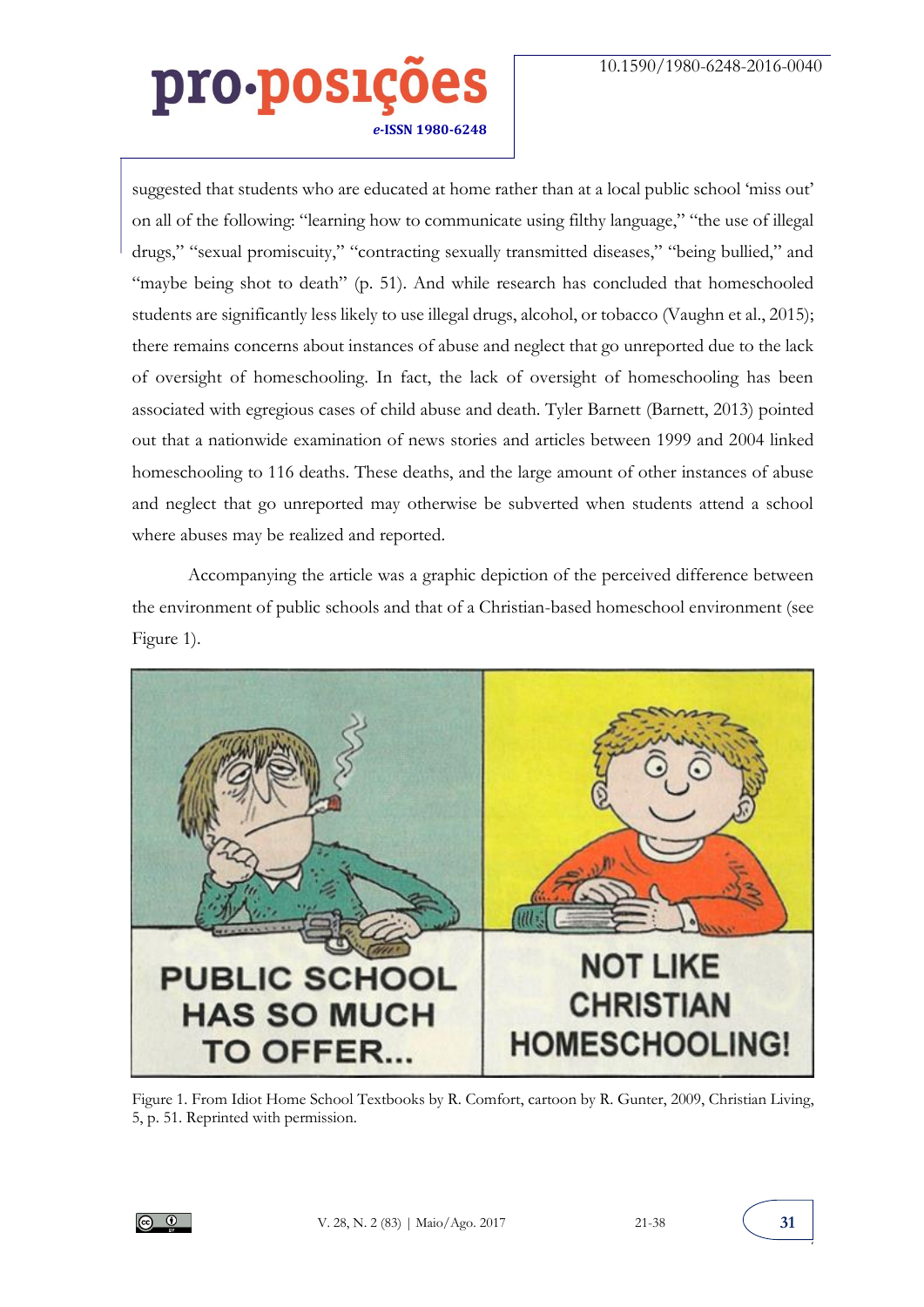Of interest here is that students are far more likely to have access to a gun at home and are far more likely to be victims of gun violence within a home setting (Luo & McIntire, 2013). Also, given that there is a correlation between homeschooling and political conservatism, the Pew Research Center found that politically conservative households reported the highest rates of gun ownership (Morin, 2014).

Similar to the religious argument surrounding safety concerns – for example, the perception that public schools bring students into more contact with guns – the growth of homeschooling among African American families is explained by concerns of safety. Specifically, Mazama and Lundy (2012) argue that the growth of homeschooling among African American families also represents a desire to shield and protect their children from racism in schools. And where there exist growing race-based safety concerns, the growth of homeschooling among African American families may also be the result of a desire for more culturally-relevant curricula among families who find the cannon of public school curricula to be limited on cultural and historical relevance (Mazama & Lundy, 2015).

Whether an African American family chooses to homeschool for curriculum related issues or concerns of racism and racial violence, there remains the similar characteristic that the homeschooling family has the financial means necessary to educate their children at home. In fact, this reality is evident in the circumstances surrounding student achievement. Ray (1997) found that there was no difference between the achievement of White homeschooled students compared to African American homeschooled students – a striking difference compared to the persistent racial achievement gap in traditional United States public schools. Yet, while the lack of a racial achievement gap among homeschooled students is presented by the HSLDA as evidence of the effectiveness of homeschooling, what is ignored is that White and African American families who homeschool share similar socioeconomic characteristics which are far more likely to explain the student outcomes. Interesting, however, is the HSLDA's assertion that Ray's findings indicate that if parents would only "commit themselves to make the necessary sacrifices and tutor their children at home, almost all obstacles present in other school systems disappear" (Home School Legal Defense Association, 2004, para. 4). Not only does this claim represent a logical leap, it also reinforces the oft-held conservative ideology that poverty – and the resulting lower academic achievement associated with it – can be overcome if parents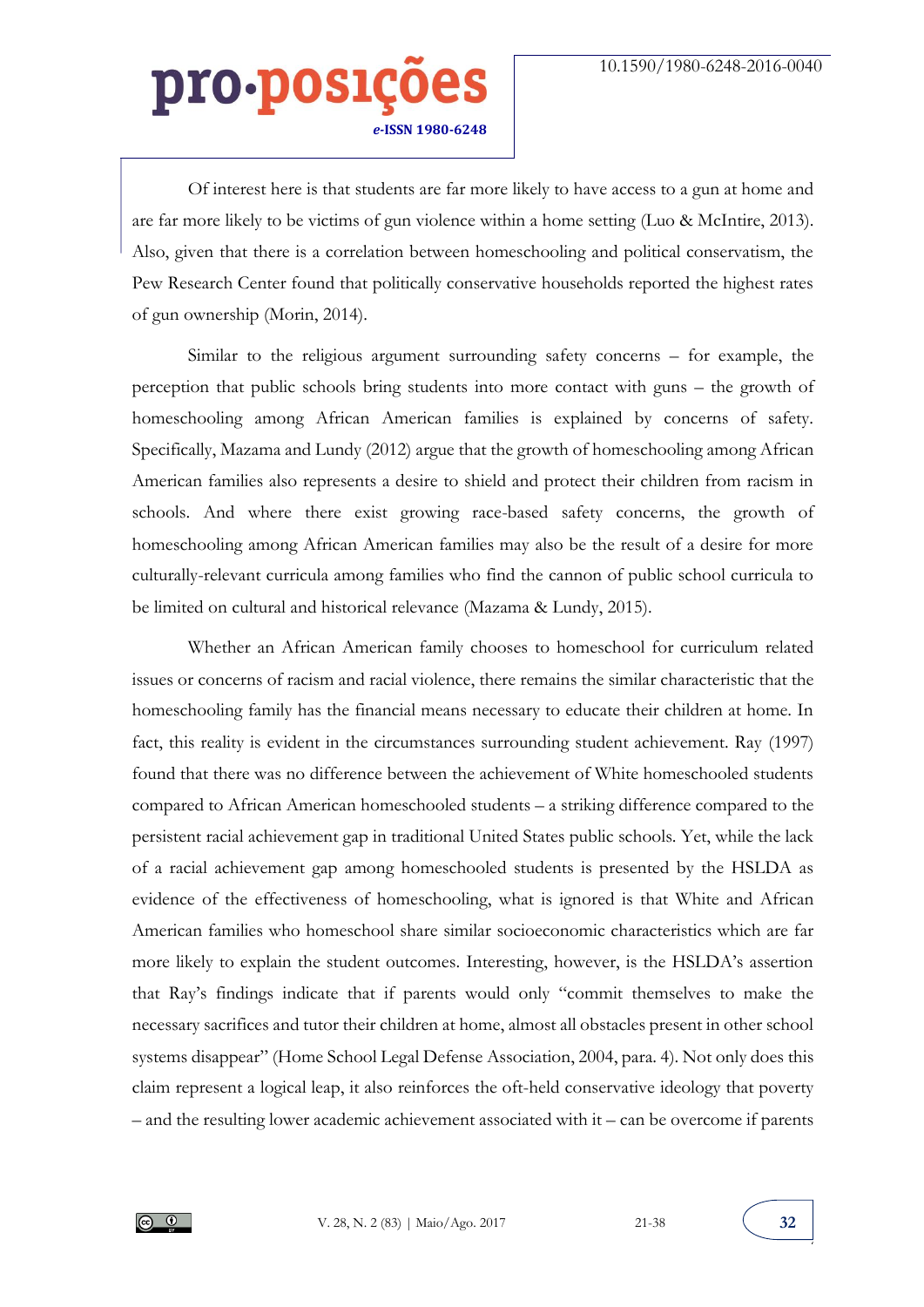and students simply put in more effort while simultaneously reinforcing the notion that homeschooling parents therefore represent 'good' parents doing the 'right' things.

#### Education for the Individual vs for the Collective Good

While homeschooling is presented as a slightly more expensive out-of-pocket venture for families compared to traditional public schools, the NHERI suggests that, overall, the costs associated with homeschooling come nowhere near the costs associated with traditional schooling. Though, while those claims do not stand up to the empirical reality as we suggested above, we argue here that there are additional 'costs' associated with homeschooling that exceed the financial. We now turn to a discussion on the ideological cost associated with educating for the individual rather than for the collective good.

While homeschooling doesn't fully align with the more common education reforms of neoliberalism (e.g., school vouchers, charter schools, alternative teacher certification, etc.), it does share the characteristic of elevating the individual over the collective good. In fact, in his critique of neoliberalism, Henry Giroux points out that "self-reflection and *collective empowerment*" is "reduced to self-promotion and *self-interest*" [emphasis added] (Giroux, 2004, p. xv). While homeschooling does not necessarily represent a market-oriented approach to education – although, it could be argued that the threat of losing students to homeschooling represents an incentive for public schools to improve – it does embody the market ideology that is oriented toward the individual rather than the collective good in addition to an orientation of elevating the private over the public. Walberg and Bast (2003), in fact, suggest that homeschooling "represents the most extreme form of decentralization and privatization in education" (p. 244). A central goal of market-oriented education reform seeks to "[revive] doctrines of societal selfregulation" (Wagner, 2007, p. 38). In this light, homeschooling may very well be the closest embodiment of neoliberalism as it likely represents the closest form of education that relies on self-regulation, decentralization, and elevation of the individual/private over the collective/public.

Whether a family's rationale for homeschooling rests along the lines of traditional ideological rationales (religion, libertarianism, etc.), empirical claims of effectiveness or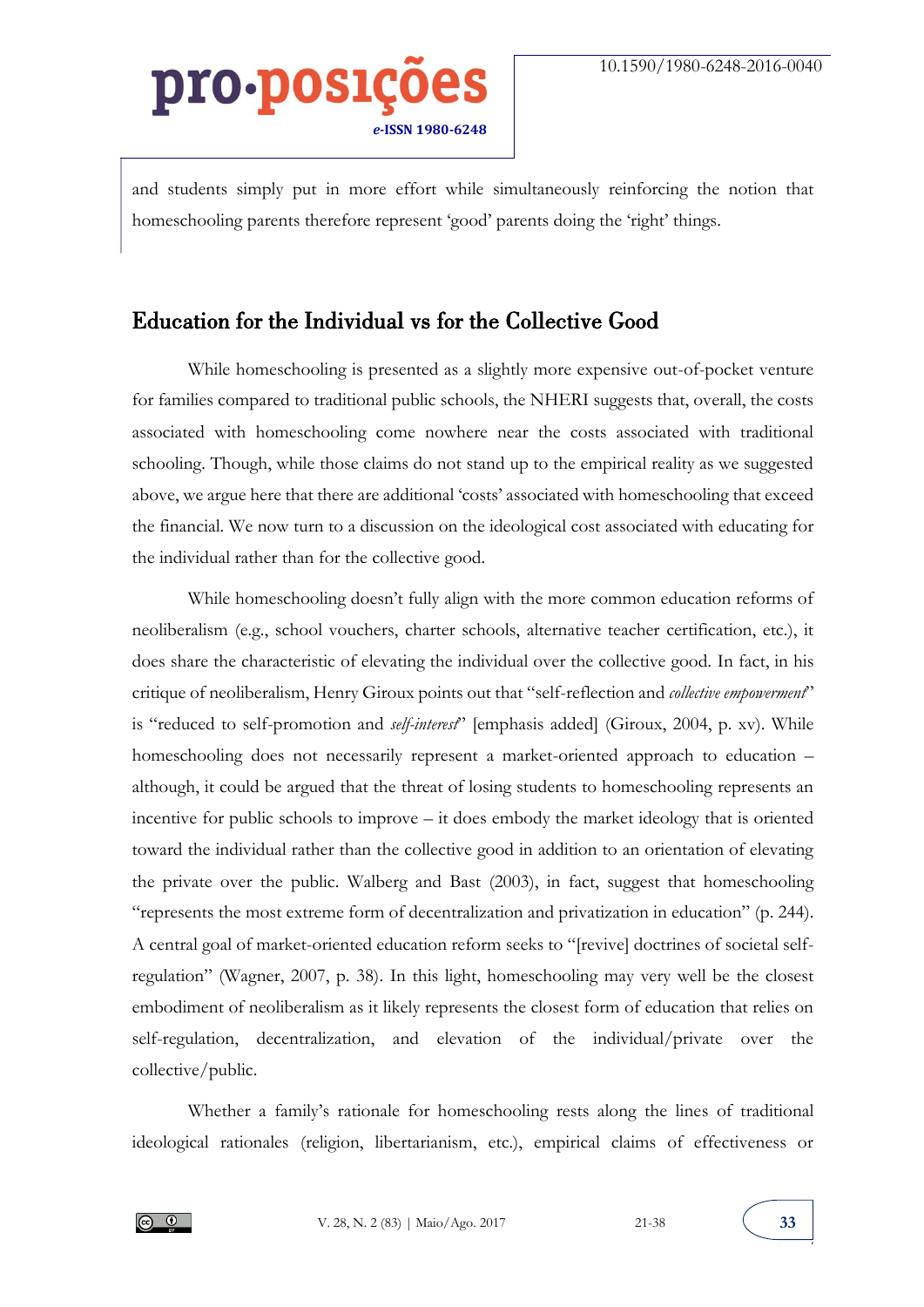efficiency, or a combination of the two, a central theme among homeschooling is individuality. This individuality runs counter to the belief in education for the public and common good.

And while we acknowledge that many of the reforms in traditional public schools have elevated individuality and fostered a sense of competition among students and teachers, homeschooling remains the quintessential example of education conceptualized as an individual good. Rather than engaging in the collective effort to educate the next generation, homeschoolers exhibit a practice illustrative of an ideology suggesting that the benefits of education be experienced and realized by the individual rather than as a collective.

Also of concern is the lack of regulation and oversight associated with homeschooling practices in the United States. While proponents vehemently argue that there is no correlation between government regulations on homeschooling (e.g., requiring parents to possess a teaching credential) and academic outcomes, what is often ignored is the general role that schools play in the overseeing of the wellbeing of children. There has been an increase of stories in the United States media about child abuse and deaths that have gone unreported due to a lack of oversight associated with homeschooling (Ferguson, 2015). And while child deaths that go unreported for years because many homeschooled children are not 'in the system' certainly represent an extreme, they also raise serious questions about the importance of the public's ability to ensure child safety along the wide spectrum of abuse and neglect.

This brings the debate full circle to a discussion of the role of parents versus the state in overseeing what is best for children. The ideology that interprets rearing and overseeing childhood as the sole responsibility of the parent may facilitate environments not conducive to child safety or learning – even if rare, the concern still exists. On the other hand, the ideology that elevates the state's role over the parent likely undermines the natural role of the parent in favor of social mechanisms – a practice that would undermine traditional conceptions of the autonomy of the United States family.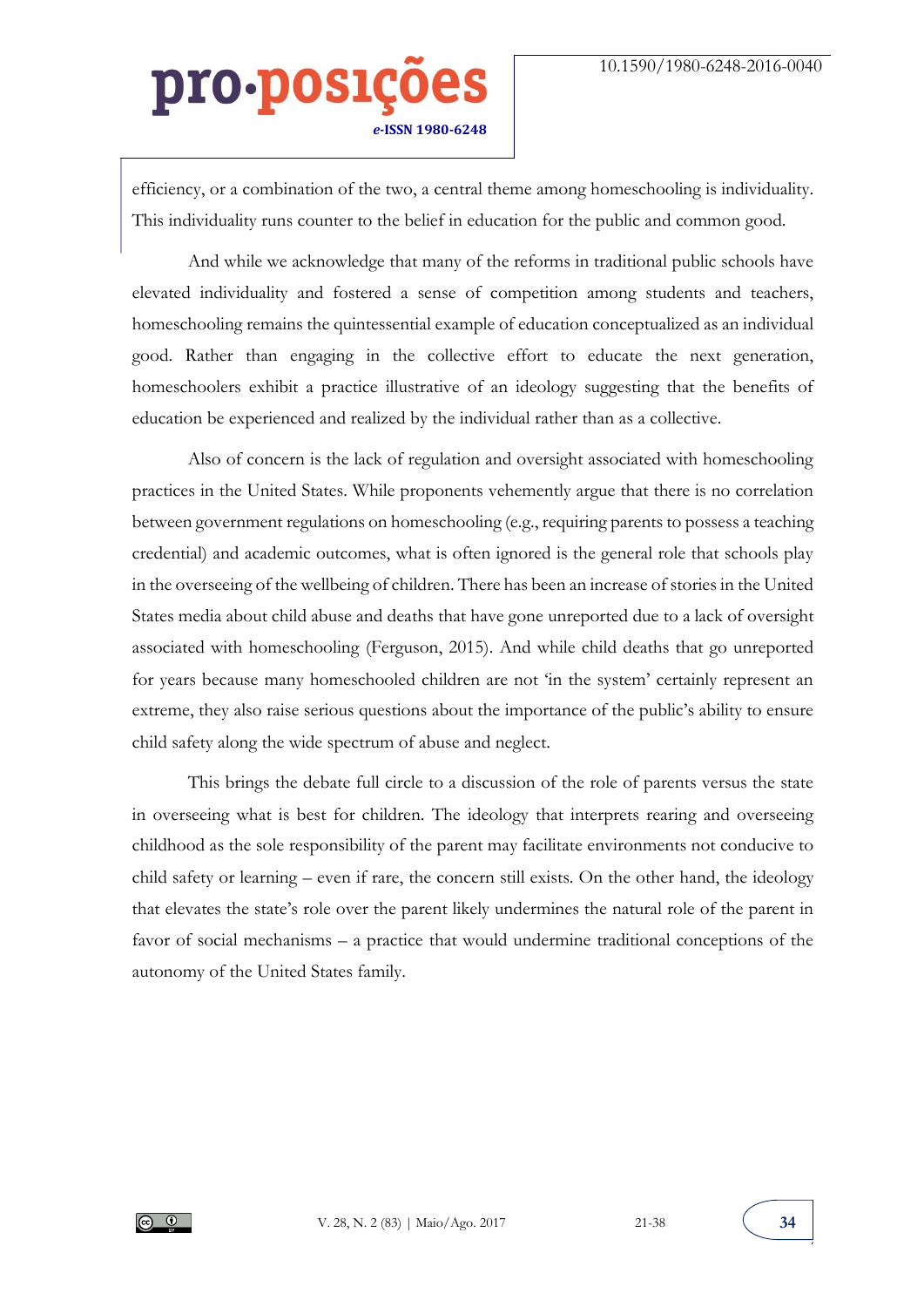#### References

- Barnett, T. (2013). Pulling back the curtains: Undetected child abuse and the need for increased regulation of home schools in missouri. *Brigham Young University Education & Law Journal* (2), 341-356.
- Bentley, V. (2013). What does it cost to homeschool? Retrieved November 12, 2015, from https://http://www.hslda.org/earlyyears/Costs.asp
- Bowles, S., & Gintis, H. (1976). *Schooling in capitalist America*. New York: Harper Collins.
- Carter, P. L., & Welner, K. G. (Eds.). (2013). *Closing the opportunity gap: What America must do to give every child and even chance*. Oxford: Oxford University Press.
- Coleman, J., Campbell, E. Q., Hobson, C. J., McPartland, J., Mood, A. M., Weinfeld, F. D., & York, R. L. (1966). *Equality of educational opportunity*. Washington, DC: U.S. Department of Health, Education, and Welfare.
- Comfort, R. (2009). Those "idiot" home school textbooks. *Christian Living, 5,* 51.
- Ferguson, D. (2015). *Oversight-hating christian homeschool lobby enables tragedies like kansas dad who fed boy to pigs.* Retrieved December 8, 2015, from http://www.rawstory.com/2015/12/oversight-hating-christian-homeschool-lobbyenables-tragedies-like-kansas-dad-who-fed-boy-to-pigs/
- Giroux, H. A. (2004). *The terror of neoliberalism: Authoritarianism and the eclipse of democracy*. Aurora, Ontario: Garamond Press.
- Green-Hennessy, S. (2014). Homeschooled adolescents in the United States: Developmental outcomes. *Journal of Adolescence, 37*(4), 441-449.
- Hathaway, J. (2015). *The dugger homeschool program's terrifying advice on sexual assault*. Retrieved November 20, 2015, from http://gawker.com/the-duggar-homeschool-programsterrifying-advice-on-sex-1706406324
- Home School Legal Defense Association. (2004). *Academic statistics on homeschooling*. Purcellville, VA: Home School Legal Defense Association.
- Home School Legal Defense Association. ([n.d.]a). *Homeschooling: Getting started*. Retrieved November 20, 2015, from https://http://www.hslda.org/earlyyears/StartHere.asp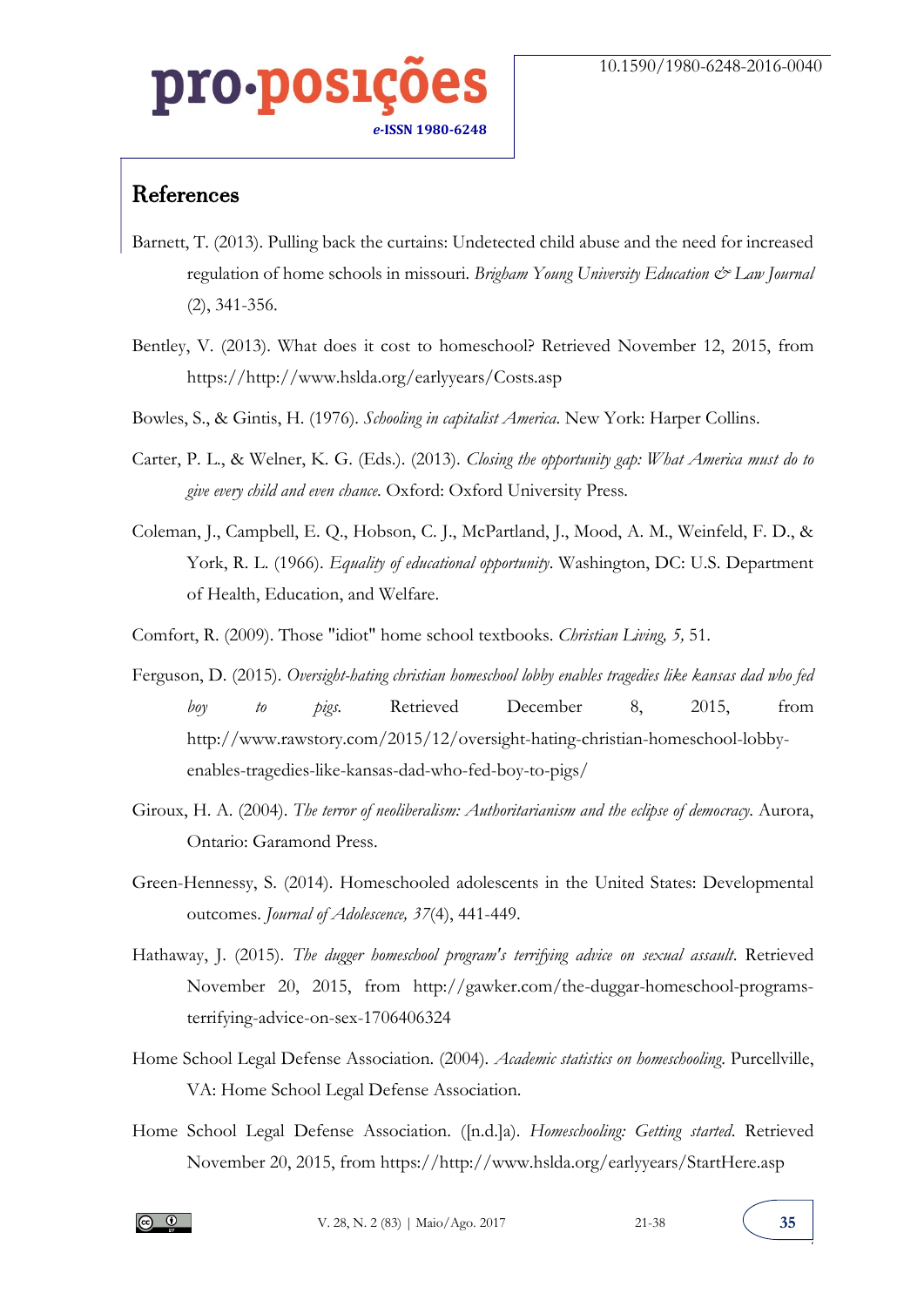Home School Legal Defense Association. ([n.d.]b). *Membership payment information*. Retrieved April 2, 2016, from http://www.hslda.org/join/payment.asp

- Hood, M. (2013). *Creating a free curriculum using the public library: Part 1, language arts*. Retrieved January 9, 2016 from http://www.thehomeschoolmagazinedigital.com/thehomeschoolmagazine/201307/?pg=59#pg59
- Huseman, J. (2015). *The frightening power of the home-schooling lobby*. Retrieved November 23, 2015, from http://www.slate.com/articles/life/education/2015/08/home\_school\_legal\_defense\_ association how a home schooling group fights.html
- Jencks, C., Smith, M., Acland, H., Bane, M. J., Cohen, D., Gintis, H., . . . Michelson, S. (1972). *Inequality: A reassessment of the effect of family and schooling in America*. New York, NY: Basic Books, Inc.
- Kopplin, Z. (2014). *Texas public schools are teaching creationism*. Retrieved October 1, 2015, from http://www.slate.com/articles/health\_and\_science/science/2014/01/creationism\_in \_texas\_public\_schools\_undermining\_the\_charter\_movement.html
- Kunzman, R. (2012). Education, schooling, and children's rights: The complexity of homeschooling. *Educational Theory, 62*(1), 75-89.
- Lips, D., & Feinberg, E. (2008). Homeschooling: A growing option in American education. *Heritage Foundation*. Retrieved January 9, 2016 from http://www.heritage.org/education/report/homeschooling-growing-option-americaneducation
- Lubienski, C., Puckett, T., & Brewer, T. J. (2013). Does homeschooling "work"? A critique of the empirical claims and advocacy agenda. *Peabody Journal of Education, 32*(6), 283-295.
- Luo, M., & McIntire, M. (2013). *Children and guns: The hidden toll*. Retrieved October 1, 2015, from http://www.nytimes.com/2013/09/29/us/children-and-guns-the-hiddentoll.html?pagewanted=all
- Mazama, A., & Lundy, G. (2012). African American homeschooling as racial protectionism. *Journal of Black Studies, 43*(7), 723-748.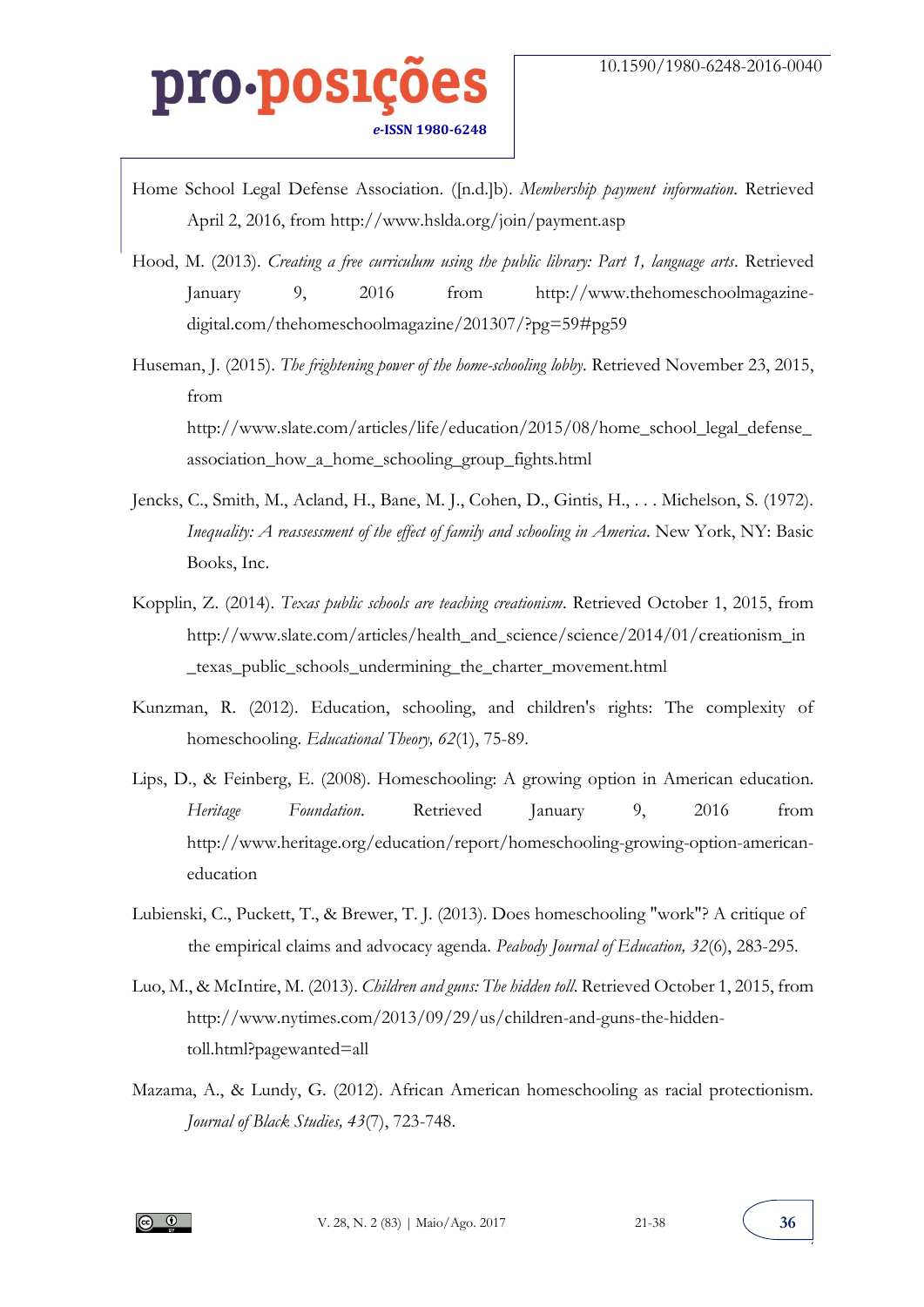- Mazama, A., & Lundy, G. (2015). African American homeschooling and the quest for a quality education. *Education and Urban Society, 47*(2), 160-181.
- Morin, R. (2014). *The demographics and politics of gun-owning households*. Retrieved October 1, 2015, from http://www.pewresearch.org/fact-tank/2014/07/15/the-demographics-andpolitics-of-gun-owning-households/
- Murphy, J. (2014). The social and educational outcomes of homeschooling. *Sociological Spectrum, 34*(3), 244-272.
- National Center for Educational Statistics. (2015). *Back to school statistics*. Retrieved November 12, 2015, from http://nces.ed.gov/fastfacts/display.asp?id=372
- Ohlheiser, A. (2015). *Josh duggar molested four of his sisters and a babysitter, parents tell fox news*. Retrieved October 1, 2015, from https://http://www.washingtonpost.com/news/actsof-faith/wp/2015/06/03/what-to-expect-from-the-fox-news-interview-with-joshduggars-parents/
- Poppe, R. (2015). *Gov. Abbott appoints home-school mom to chair state board of education*. Retrieved October 1, 2015, from http://tpr.org/post/gov-abbott-appoints-home-school-momchair-state-board-education - stream/0
- Ray, B. D. (1997). *Strengths of their own - home schoolers across America: Academic achievement, family characteristics, and longitudinal traits*. Salem, OR: National Home Education Research Institute.
- Ray, B. D. (2003). *Homeschooling grows up*. Purcellville, VA: Home School Legal Defense Association.
- Ray, B. D. (2016). Research facts on homeschooling. *National Home Education Research Institute*. Retrieved April 20, 2016 from http://www.nheri.org/ResearchFacts.pdf
- Rothstein, R. (2004). *Class and schools: Using social, economic, and educational reform to close the Black-White achievement gap*. Washington DC: Economic Policy Institute.
- Rozyla, L. (2015). *Changes proposed to florida's homeschool policies following girl's death*. Retrieved November 12, 2015, from http://www.abcactionnews.com/news/local-news/changesproposed-to-floridas-homeschool-policies-following-girls-death